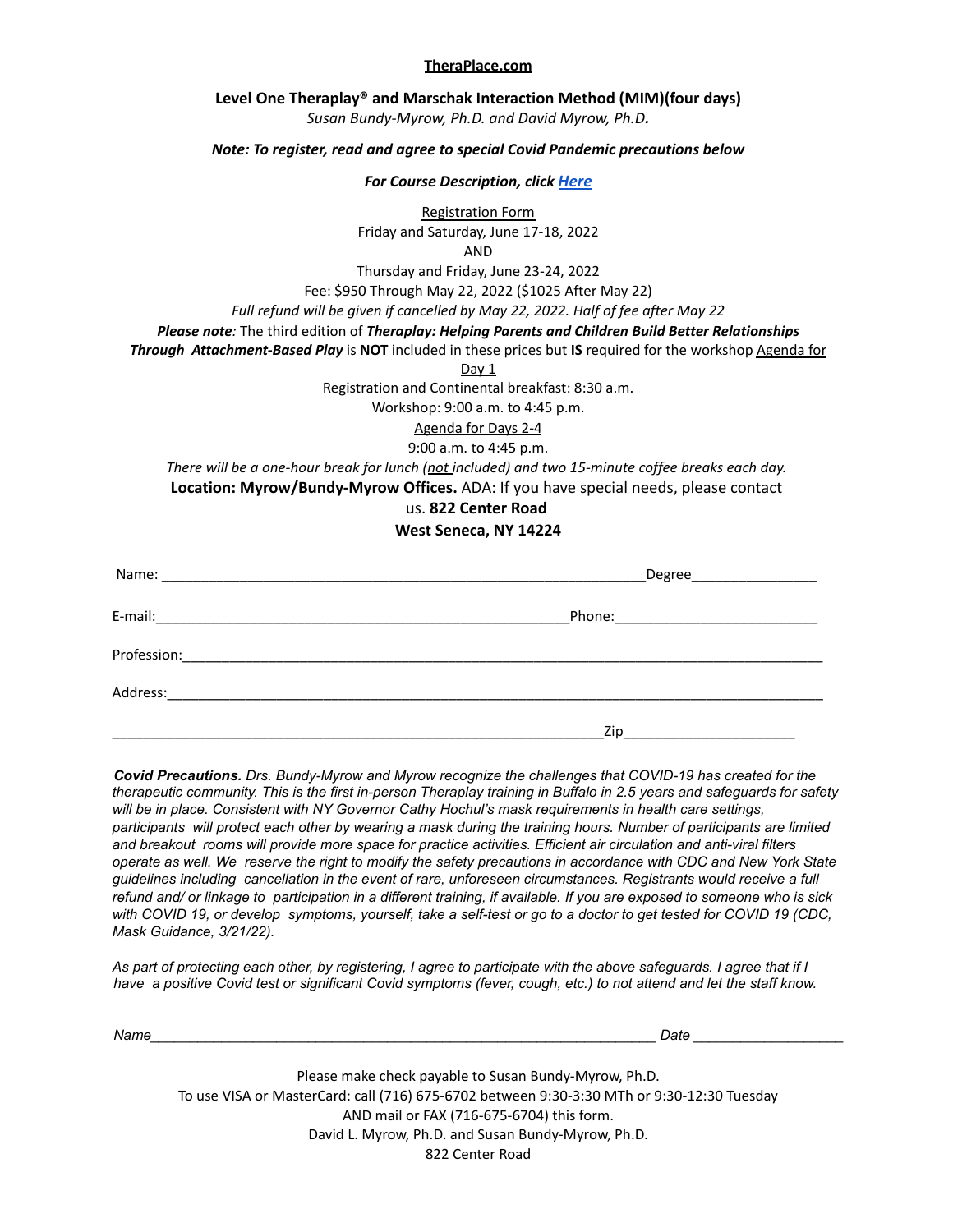# West Seneca, NY 14224

e-mail: drdave@theraplace.com

### phone: (716) 675-6702

### **Continuing Education**

This program is co-sponsored by David Myrow, Ph.D./Susan Bundy-Myrow, Ph.D., the Theraplay Institute, and *R.* Cassidy Seminars. The program offers a total of 25.00 contact hours, with full attendance required. Partial CE credit is not offered. There is no additional fee to receive CE credit. CE application and other required materials will be available on site.

This Theraplay® Level One and Marschak Interaction Method (MIM) is an official, registered Theraplay Institute (TTI) course. Participants who complete the course and an online TTI evaluation will also receive a completion letter from the Theraplay Institute.

**Target Audience**: psychologists, social workers, counselors, marriage-family therapists, graduate students, play therapists, allied mental health professionals.

**Course Completion**: To qualify to receive continuing education credit, attendees must complete the CE materials, sign in/out daily at designated locations, and complete an evaluation of the training. CE verification is mailed to attendees within 30-days following the event.

**Questions:** If you have questions regarding continuing education, the program, faculty, grievance issues, learning objectives, faculty, please contact the trainers at any time (716) 675-6702.

**Learning Objectives**: For a listing of learning objectives click *[Here](https://theraplace.com/level-one-theraplay-marschak-interaction-method-mim/)*

**Note**: It is the responsibility of attendees to determine if continuing education credit offered by The Theraplay Institute and R. Cassidy Seminars meets the regulations of their licensing/certification board.

## **Continuing Education Offered - 25 Hours for each of the following Disciplines:**

## **Psychologists**

R. Cassidy Seminars is approved by the American Psychological Association to sponsor continuing education for psychologists. R. Cassidy Seminars maintains responsibility for this program and its content.

**NY**: R. Cassidy Seminars is recognized by the New York State Education Department's State Board for Psychology as an approved provider of continuing education for licensed psychologists #PSY-0018.

## **Psychoanalysts**

**NY:** R. Cassidy Seminars is recognized by the New York State Education Department's State Board for Mental Health Practitioners as an approved provider of continuing education for licensed psychoanalysts. #P-0005.

## **Social Workers**

The Theraplay Institute, provider #1318 is approved as a provider for social worker continuing education by the Association of Social Work Boards (ASWB) through the Approved Continuing Education (ACE) Program. Organizations, not individual courses, are approved as ACE providers. State and provincial regulatory boards have the final authority to determine whether an individual course may be accepted for continuing education credit. The Theraplay Institute maintains responsibility for this course. ASWB Approval Period: 3/30/22-3/30/25. **IL:** Illinois Dept of Professional Regulation, Approved Continuing Education Sponsor, #159- .000782. **NY:** R. Cassidy Seminars is recognized by the New York State Education Department's State Board for Social Work as an approved provider (#0006) of continuing education for licensed social workers.